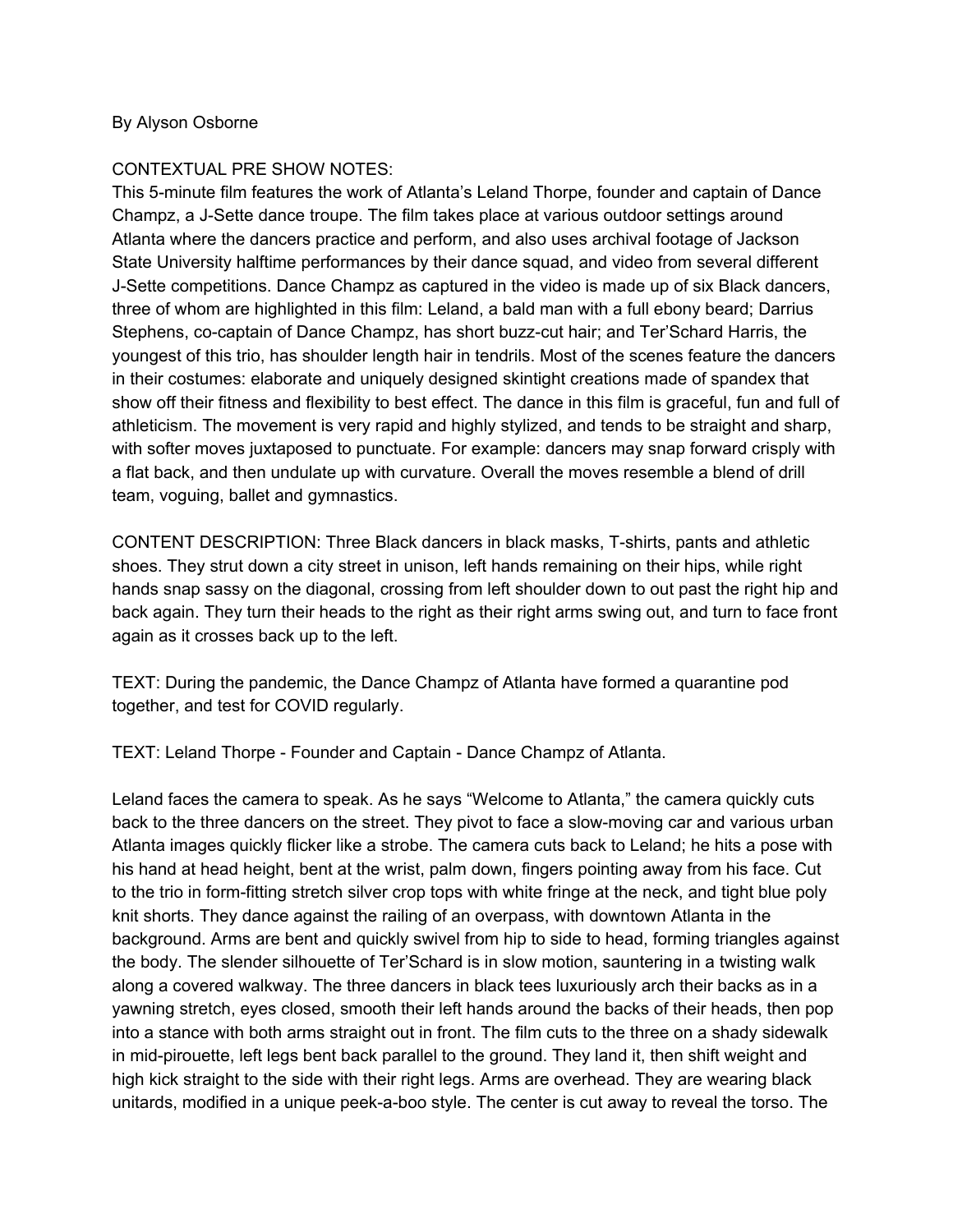right side is cut short at the upper thigh. The left side is a full legging with a big scoop cut out in front, baring the thigh to the knee, where it then cuts away to reveal the front of the calf. The costumes are trimmed in a silver band at the chest, at the hem of the shorts, and along the left leg. White fringe runs along the right hip. They wear black leather mid-calf booties with silver accents and fringe. The three move into a flamboyant pose in their silver and blue costumes in front of red, white and blue "Welcome to Little Five Points" mural. Leland is in profile, the sun behind him, in a sculpted, arched back pose. He wears black leggings trimmed in red sequins and a red mesh tee. Another dancer in the same costume with waist-length microbraids marches in a high step, foot pointed, and makes a graceful twist, lithe arms swinging in opposition to torso. All six dancers—same costuming—stride in formation on grass. These leggings feature a left leg cutaway design similar to the black and silver unitard, although in this version the right leg is full length rather than short, and the scooped cutouts are trimmed in red. We see an overhead view of six dancers in a rainbow-painted crosswalk, then the camera cuts to a slow motion medium-close shot of dancers in the crosswalk sashaying toward the camera.

## INTRO SEQUENCE:

The screen divides into a horizontal triptych for the video series' title sequence—on top is a street level view of a dancer's leg and sneaker spinning and rotating across the frame; in the middle, a queer Black male vogue dancer flips his long braids as he swiftly waves his arms and the words "If Cities Could Dance" appear over his image; and on the bottom, three women dancers of color stand in line and arch back, cradling one another. The words, "our history, our culture, our moves" appears over a montage of quick cut dancers from across the country, including a jookin' dancer, a Native American (Seneca and Muscogee Creek) hoop dancer in eagle formation; two Chicago footworkers dancing in sync; and a trio of hip-hop dancers performing group choreography in front of a street mural with graffiti art. The sequence culminates with queer cis woman vogue dancer looking into the camera, waving her arms and pointing her finger toward the viewer. Leland runs on the grass and launches into a grand jete.

## TEXT: Atlanta J-Setting Downtown Atlanta in background

A succession of quick shots: the camera pans along a neighborhood full of trees, hedges, and dormered homes; "I am somebody" painted in yellow on low brick wall; a "Black Trans Lives Matter" flag on a porch; a mural of a John Lewis mug shot next to his "good trouble, necessary trouble" quote; Leland jumps in place into a high kick, his leg close to his ear, arms straight out to the sides; downtown Atlanta with grassy park full of trees in foreground. Darrius in the black and red costuming with a T-shirt that reads "Champz Atlanta." He takes crisp steps with vigorous arms. He bends and snaps up with one arm overhead; kicks; bends low and swoops up in a circular move, stiff arms crossed at wrists at forehead; swiveling his hips and taking strong steps.

TEXT: Darrius Stephens - Co-Captain, Dance Champz of Atlanta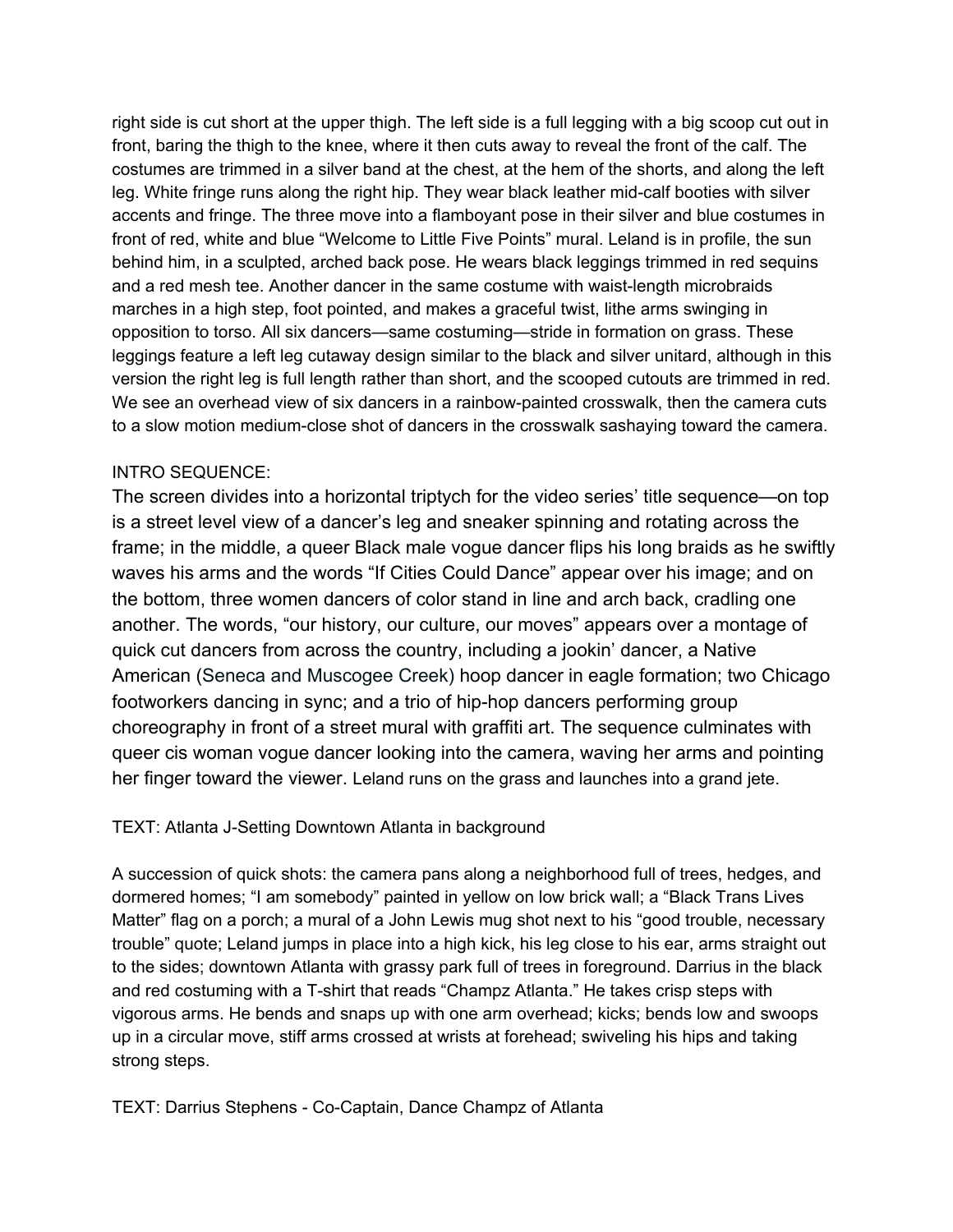A succession of shots: All six dancers high-step marching in a follow-the-leader line; in a cluster, arms overhead; Darrius, Ter'Schard and Leland each solo freestyle; slow motion shot of Leland jumping into a straddle; as a group with arms on each other's shoulders, step-kick and traverse sideways, then jump and twist in place, and repeat sequence. They break apart, pivot, and go into a modified jumping jack, hands clasped overhead. Quick flashes of downtown street art and murals, transitions to the trio dressed in black pants and tees dancing in front of a John Lewis mural. They arch backs, jut chests, and thrust hips. Arms are forceful in a pumping action and hands are clenched or clasped. The rigorous dance suddenly slows, and they slowly float their arms upward, fingers balletic and graceful. As a narrator mentions forming a pod together, the trio has formed a circle in front of a joyful colorful mural. They raise their arms and tip their heads back, eyes closed. Each dancer slowly pulls up their mask. Leland's reads "I am Black excellence" with a yellow crown. Ter'Schard's reads "I can't breathe," and Darrius' has a rainbow flag and the letters "LGTBQ."

Cut to all six dancers on the grass in a circle, hands on shoulders. They high kick to the side in unison, then one-by-one, like falling dominoes. Standing in formation, Leland breaks away and marches with swiveling hips directly toward the camera. Video footage of Jackson State University J-Sette dance team. They wear black bras and short shorts, connected down the middle by a thin black strap. Metallic trim glints off their costumes, and they wear brilliant gold footwear. They jump in place with knees together. Quick cut to a straddle jump, landing in the splits. Cut to the packed stands, the band playing from the bleachers. The band marches across the field in JSU letter formation. Cut to the JSU dancers in shimmery gold halters, pearlized bikini bottoms, and white gloves. They make deep swoops and jump in place. Lying on their backs, they straddle their legs in the air. Cut to a shimmy and jutting hips, which cuts seamlessly to the Dance Champz doing a similar move on the grass. In a line, they alternate popping out to the side. The camera cuts to a packed stadium, the JSU dancers in a backbend wearing oyster-colored leotards deeply cut away to reveal most of the midriff and back. Dance Champz on the grass break out of their line formation, kick forward, snap forward, swoop up. Puffy clouds fill and float through the sky. Slow motion footage of the dancers helping each other into their costumes—zipping up backs, buttoning cuffs. Overhead shot of the six sprightly dancers in the rainbow crosswalk, cuts to sashay toward camera. Under a huge shade tree along a walkway, the three dancers travel forward in jump squats, making big side circles with their arms, like front to back lassoing. Several people with camera phones have stopped to observe. Three photos of Leland: in a class photo in front of his high school; in his green, gold and white band uniform; and wearing distressed jeans in a group dance performance. Back at the shaded area in their black and silver costumes. In profile, bent knees and arms, elbows out, then right arm up in the air, hand in a fist making small circles. Arms snap to sides and they bend forward and circle tightly. Then arms move in a stylized circle along their sides, like a train. They lean forward, resting their forearms on the hips of the dancer in front. They straighten and spin, and form a line facing the camera. Ter'Schard, in front, high kicks and holds his leg perpendicular. Darrius is in the back and helps lift Leland into a straddle. They break apart and reform to vogue.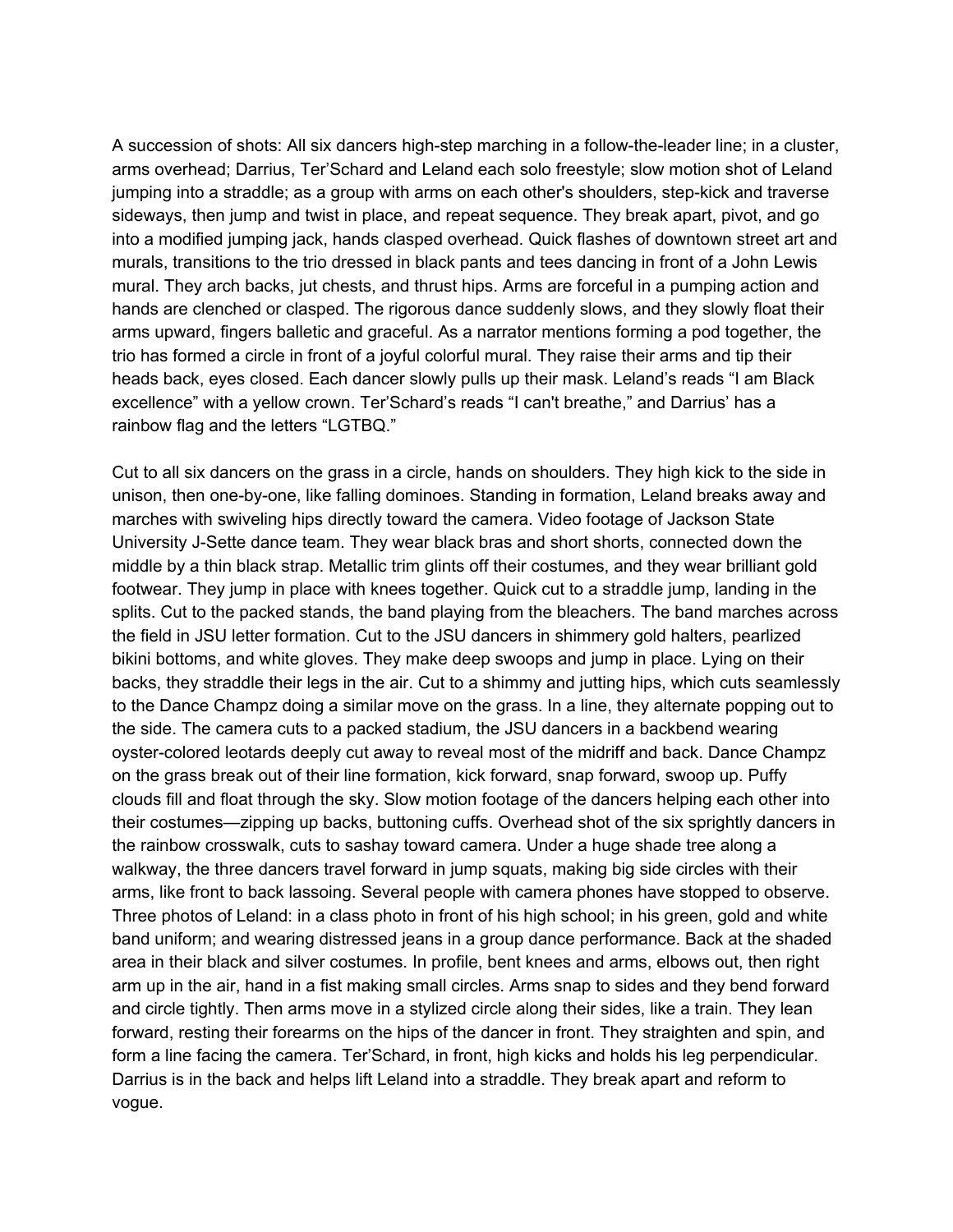A succession of quick shots: clouds; a family of four strolling along a sidewalk; a Ferris wheel; a myriad of Black Lives Matter tees at a street market; Georgia State University. Archival footage plays of a catwalk with fuchsia lighting. J-Sette dancers perform in long-sleeved blue leotards with scooped cutaway backs. More dance in gold lamé unitards with cutaway sections. Another wears purple velvet pants and a sequined halter. Darrius in the fringed snug silver crop top makes a peace sign held horizontal at his temple, like a cat eye. He stares straight at the camera with a hint of a wry smile. Back to the catwalk: a J-Sette dance team in cotton leotard color combinations of hot pink, powder blue and white. The dancers in long-sleeve blue leotards are in a line along the runway. They do a half back flip onto their hands, and quickly flip over onto all fours, backs raised. They spring back onto their hips and straddle. Focus is on one dancer who stands and kicks both feet into the air sideways, then lands, spins, somersaults, and skips up into a low backbend. Hands behind him, he alternates slapping them on the floor. He straightens, pivots, and sassy struts toward the foot of the runway with one hand on hip and the other aloft, as the rest of his team files back on to continue dancing.

Cut to downtown Atlanta in traffic, seen from inside a car. As the "Jay to the ess-ee-double-tee-ee, you can't J-Sette better than me" chant plays, the film shows the three dancers in slow motion, leaping and kick-stepping, arms overhead. In the background is a swirly pink mural that reads "Make it suck less" in a retro, highly stylized fat font. Cut to a dance team on stage in white track suits with black stripes on the legs and across the chest. Hands in the air, the dancers do a quick spin, bend slightly, place hands on thighs and quickly circle their heads; long hair twirls like tassels. A team in neon yellow chartreuse tank tops and shorts wears fanny packs in the front. Rapid chest isolations move in and out, they make stiff forward bends with arms at their sides like bowing. Cut to more downtown shots: the Olympic rings statuary in blue, yellow, black, green, and red; the Ferris wheel along a tree-lined street; in between tall buildings; Leland dancing solo with the Fox Theatre in the background. In a parade: dancers wear deep marine blue skin-tight sleeveless crop tops, satiny white short shorts and white booties. Graceful waving arms, undulating shimmy, and snappy toe-touch. A pride float glides by, sponsored by AARP. Both young and older adults are on the float, many in rainbow clothing. A sporty white convertible rolls by with a smiling woman with auburn ringlets in the passenger seat. She holds a sign that reads "Black Trans Lives Matter," and holds out her arm to embrace a man who runs up from the sidelines to kiss her on the cheek. Dancers wear charcoal grey unitards cut away to reveal midriffs. They squat strut, pumping their arms out from their chests, then circle them overhead in a lasso motion, using the momentum to spin. Dancers are in purple iridescent mesh unitards that go down to thigh length; they wear black gloves. Their movement focuses on fluid hand moves and elongated arms.

Cut to the trio in their silver and blue costumes, back at the railing of the overpass overlooking downtown Atlanta. They dance in a row during this segment, sometimes in profile. Bent arms quickly move from from hip to side to head, forming triangles. They bend forward, fist pump back, then turn 180 degrees and high kick, legs touching their faces. They scoot backwards with pushing arms, then turn to face downtown, backs to the camera. Their moves are snappy and